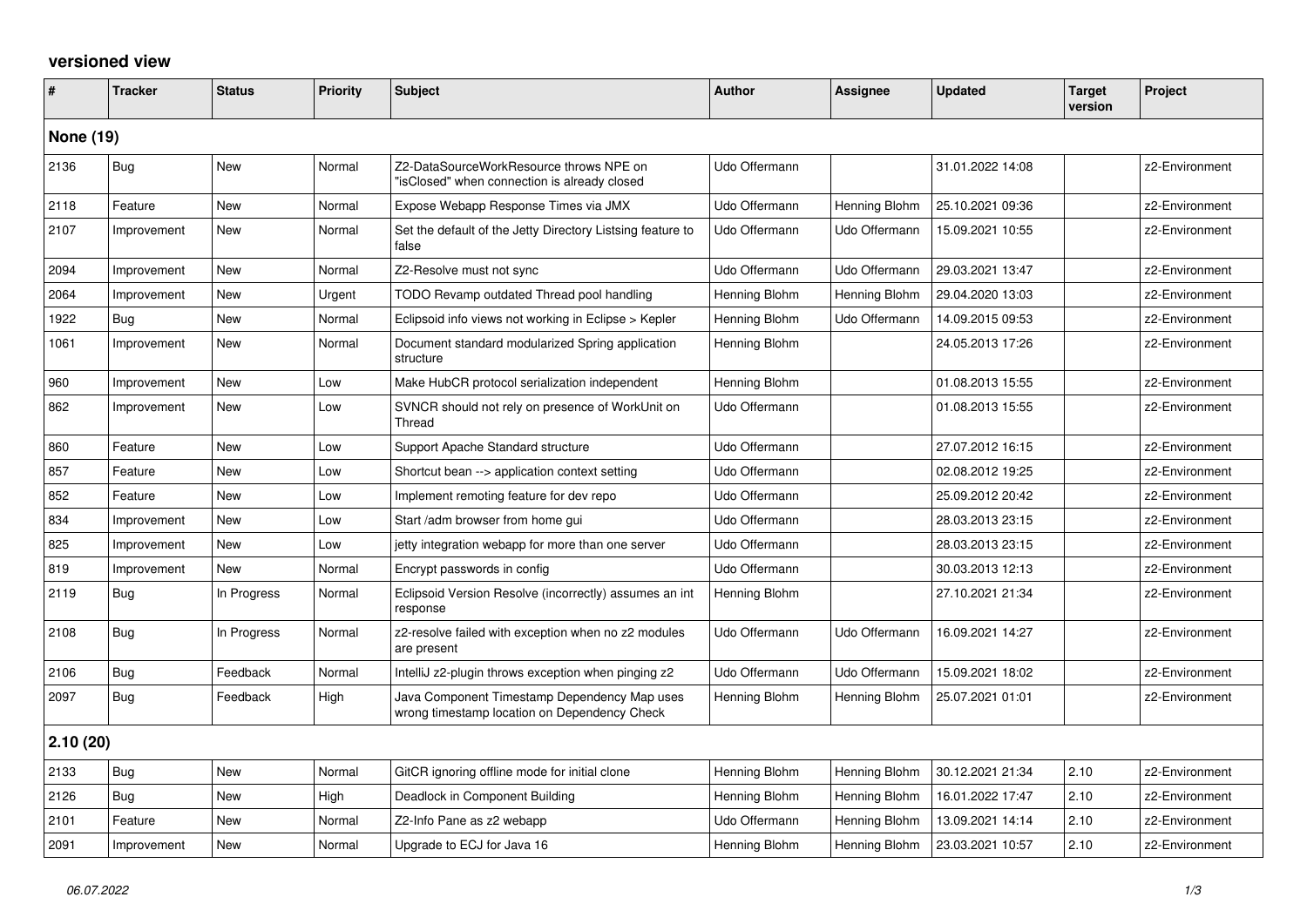| #         | <b>Tracker</b> | <b>Status</b> | <b>Priority</b> | <b>Subject</b>                                                                            | <b>Author</b> | Assignee      | <b>Updated</b>   | <b>Target</b><br>version | Project        |
|-----------|----------------|---------------|-----------------|-------------------------------------------------------------------------------------------|---------------|---------------|------------------|--------------------------|----------------|
| 2087      | Improvement    | <b>New</b>    | Normal          | Upgrade to Jetty 11                                                                       | Henning Blohm | Henning Blohm | 08.04.2021 23:17 | 2.10                     | z2-Environment |
| 2086      | Improvement    | New           | Normal          | Adapt Jakarta EE 9 and Java 16                                                            | Henning Blohm | Henning Blohm | 23.03.2021 10:51 | 2.10                     | z2-Environment |
| 2078      | Improvement    | New           | Normal          | Drop gitcr compatibility handling of refs/remotes/origin/                                 | Henning Blohm | Henning Blohm | 18.08.2021 22:57 | 2.10                     | z2-Environment |
| 2070      | Improvement    | New           | Normal          | Eclipsoid dependency view to include test references                                      | Henning Blohm | Udo Offermann | 11.07.2021 16:27 | 2.10                     | z2-Environment |
| 2067      | Improvement    | New           | Normal          | Add static lookup utility methods to<br>IComponentsLookup, IComponentsManager etc.        | Henning Blohm | Henning Blohm | 11.07.2021 11:56 | 2.10                     | z2-Environment |
| 2062      | Bug            | New           | Normal          | Sync not completing correctly when repo definition itself<br>is updated.                  | Henning Blohm | Henning Blohm | 11.07.2021 10:58 | 2.10                     | z2-Environment |
| 2060      | Bug            | <b>New</b>    | Normal          | Eclipsoid server-side does not respond with correct z2<br>version at connection test      | Henning Blohm | Henning Blohm | 11.07.2021 16:28 | 2.10                     | z2-Environment |
| 2026      | Improvement    | New           | Normal          | Add more performance logging data                                                         | Henning Blohm | Henning Blohm | 11.07.2021 10:58 | 2.10                     | z2-Environment |
| 1940      | Improvement    | New           | Normal          | outdated copyright notice in Eclipsoid when installing in<br>eclipse                      | Henning Blohm | Udo Offermann | 11.07.2021 10:58 | 2.10                     | z2-Environment |
| 1936      | Feature        | New           | Normal          | com.zfabrik.intellij.z2plugin shall reuse existing .iml files<br>when creating z2 Modules | Udo Offermann | Udo Offermann | 11.07.2021 10:58 | 2.10                     | z2-Environment |
| 1935      | Feature        | New           | Normal          | z2-plugin showing arming state on modules in project<br>view pane                         | Udo Offermann | Udo Offermann | 11.07.2021 10:58 | 2.10                     | z2-Environment |
| 1933      | Feature        | New           | Normal          | z2-resolve should not replace unchanged files                                             | Udo Offermann | Udo Offermann | 11.07.2021 10:58 | 2.10                     | z2-Environment |
| 2135      | Bug            | In Progress   | Normal          | Admin web server stats fails with conversion error                                        | Henning Blohm | Henning Blohm | 12.01.2022 14:39 | 2.10                     | z2-Environment |
| 2134      | <b>Bug</b>     | In Progress   | Normal          | Spring Addon not identifying Class loader of application<br>context in all cases          | Henning Blohm | Henning Blohm | 12.01.2022 10:50 | 2.10                     | z2-Environment |
| 2083      | Improvement    | In Progress   | Normal          | Implement a remote CR reducing Clone Efforts with<br>GitCR                                | Henning Blohm | Henning Blohm | 11.07.2021 10:59 | 2.10                     | z2-Environment |
| 2059      | Improvement    | In Progress   | Normal          | Enhance standard module layout for better reload<br>performance due to impl updates.      | Henning Blohm | Henning Blohm | 11.07.2021 16:27 | 2.10                     | z2-Environment |
| 2.9.1b(1) |                |               |                 |                                                                                           |               |               |                  |                          |                |
| 2131      | Feature        | In Progress   | Normal          | Release v2.9.1b                                                                           | Henning Blohm | Henning Blohm | 20.12.2021 18:53 | 2.9.1 <sub>b</sub>       | z2-Environment |
| 3.0(12)   |                |               |                 |                                                                                           |               |               |                  |                          |                |
| 1934      | Feature        | <b>New</b>    | Normal          | z2-plugin "localhost mode"                                                                | Udo Offermann | Udo Offermann | 13.11.2015 10:32 | 3.0                      | z2-Environment |
| 1931      | Feature        | New           | Normal          | z2-plugin on IntelliJ14                                                                   | Udo Offermann | Udo Offermann | 13.11.2015 10:02 | 3.0                      | z2-Environment |
| 1896      | Feature        | New           | Normal          | Port Hadoop Job Capability to 3.0                                                         | Henning Blohm |               | 01.06.2015 10:52 | 3.0                      | z2-Environment |
| 1893      | Feature        | New           | Normal          | Port reference documentation                                                              | Henning Blohm | Henning Blohm | 15.04.2017 13:32 | 3.0                      | z2-Environment |
| 1886      | <b>Bug</b>     | New           | Normal          | GitCR deletes clone in some circumstances                                                 | Henning Blohm |               | 20.02.2015 14:10 | 3.0                      | z2-Environment |
| 1881      | Improvement    | New           | Normal          | Port Maven Component Repository                                                           | Henning Blohm |               | 15.04.2017 13:33 | 3.0                      | z2-Environment |
| 1879      | Improvement    | New           | Normal          | Repository ids and dependencies                                                           | Henning Blohm | Henning Blohm | 01.02.2015 16:48 | 3.0                      | z2-Environment |